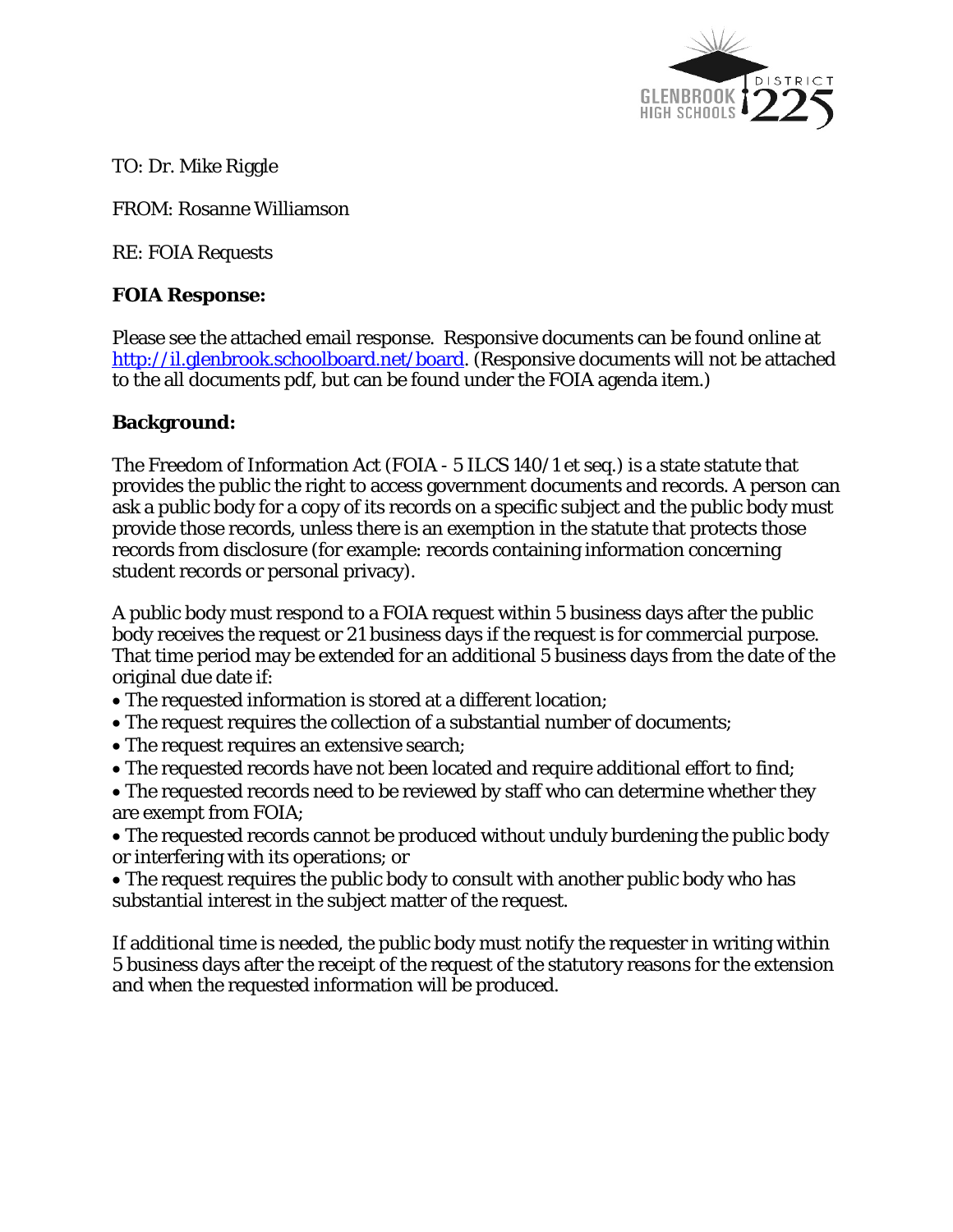

**Elaine Geallis <egeallis@glenbrook225.org>**

## **Re: FOIA Request/HBO Real Sports**

1 message

**Rosanne Marie Williamson** <rwilliamson@glenbrook225.org>
Fri, Aug 31, 2018 at 8:25 AM To: "Fine, Josh (HBO)" <Josh.Fine@hbo.com> Bcc: egeallis@glenbrook225.org

Dear Mr. Fine,

Thank you for writing to Glenbrook High School District 225 with your request for information pursuant to the Illinois Freedom of Information Act, 5 ILCS 140/1 et seq.

On 8/23/18 we received your request for the following information:

- How many boys played high school football in 2017? What percent of them received free or reduced lunch?
- How many boys played high school football in 2012? What percent of them received free or reduced lunch?
- How many boys played high school football in 2007? What percent of them received free or reduced lunch?
- How many boys played high school football in 2002? What percent of them received free or reduced lunch?
- How many boys played high school football in 1997? What percent of them received free or reduced lunch?

### **District Response:**

Low income information was not archived for the years 1997, 2002, & 2007 and is not available.

| <b>Row Labels</b> | Number of<br><b>Boys who</b><br>played<br>football | Percent of those who<br>played football who<br>received free or reduced<br>lunch |
|-------------------|----------------------------------------------------|----------------------------------------------------------------------------------|
| $\Box$ GBN        | 223                                                | 3.04%                                                                            |
| 1997              | 36                                                 | 0.00%                                                                            |
| 2002              | 54                                                 | 0.00%                                                                            |
| 2007              | 60                                                 | 0.00%                                                                            |
| 2012              | 33                                                 | 10.81%                                                                           |
| 2017              | 40                                                 | 6.98%                                                                            |
| $\Box$ GBS        | 627                                                | 5.14%                                                                            |
| 1997              | 111                                                | 0.00%                                                                            |
| 2002              | 122                                                | 0.00%                                                                            |
| 2007              | 132                                                | 0.00%                                                                            |
| 2012              | 141                                                | 12.96%                                                                           |
| 2017              | 121                                                | 9.70%                                                                            |

Sincerely,

Rosanne Williamson, Ed.D. Secretary, Board of Education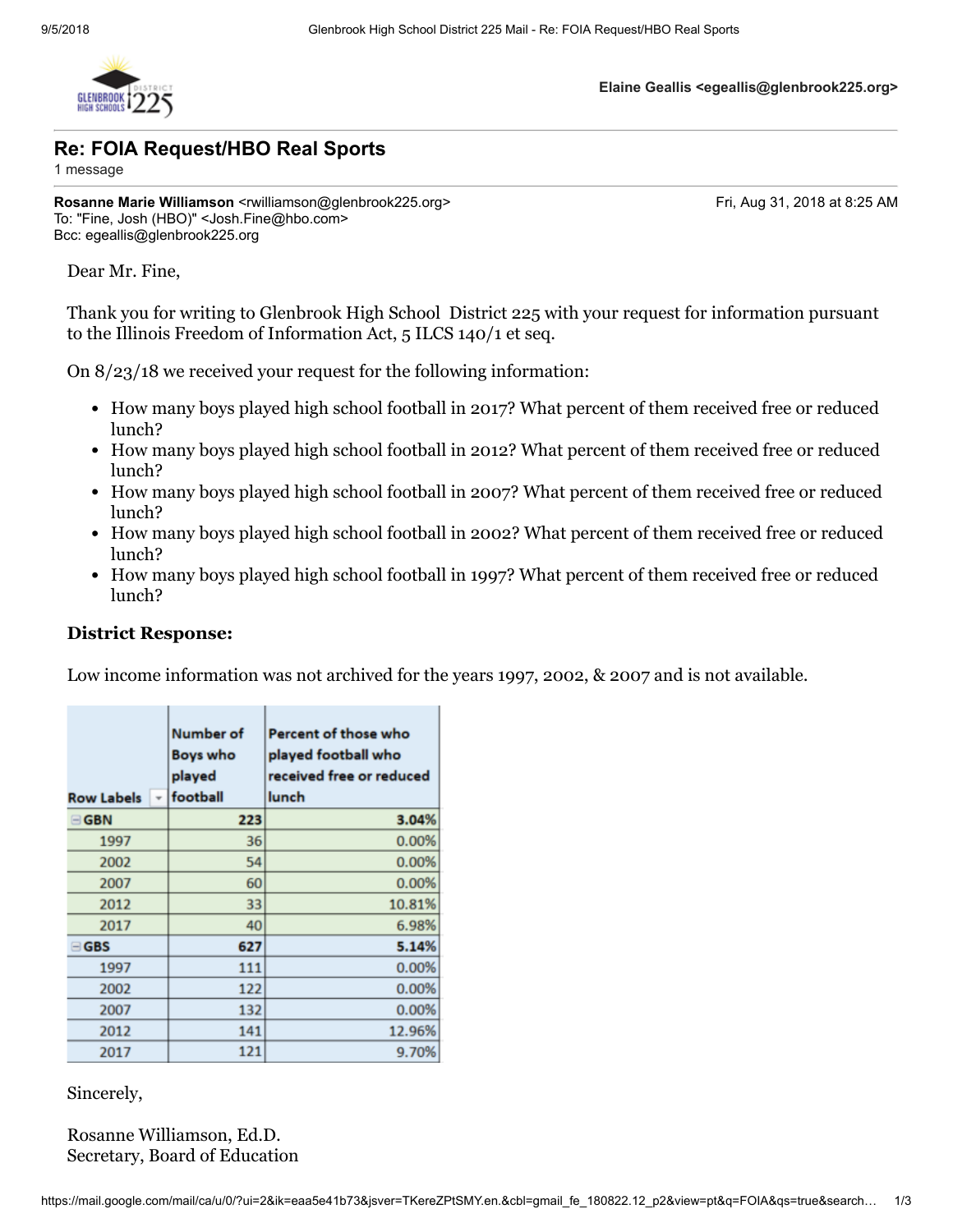Assistant Superintendent for Educational Services [Glenbrook High School District 225](https://maps.google.com/?q=Glenbrook+High+School+District+225+3801+West+Lake+Avenue+Glenview,+IL+60026&entry=gmail&source=g) [3801 West Lake Avenue](https://maps.google.com/?q=Glenbrook+High+School+District+225+3801+West+Lake+Avenue+Glenview,+IL+60026&entry=gmail&source=g) [Glenview, IL 60026](https://maps.google.com/?q=Glenbrook+High+School+District+225+3801+West+Lake+Avenue+Glenview,+IL+60026&entry=gmail&source=g)

On Thu, Aug 23, 2018 at 7:52 PM, 'Fine, Josh (HBO)' via FOIA <[Foia@glenbrook225.org](mailto:Foia@glenbrook225.org)> wrote:

Dear Sir or Madam.

I am requesting the following data:

How many boys played high school football in 2017? What percent of them received free or reduced lunch? How many boys played high school football in 2012? What percent of them received free or reduced lunch? How many boys played high school football in 2007? What percent of them received free or reduced lunch? How many boys played high school football in 2002? What percent of them received free or reduced lunch? How many boys played high school football in 1997? What percent of them received free or reduced lunch?

I am specifically not asking for any student specific information that would identify a particular student. You may redact anything made confidential by law.

As this is a matter of public interest, I ask that you expedite the request.

Please call me with questions. The best number is 212-512-5616

Thanks in advance -

Josh

--

Josh Fine Senior Segment Producer HBO

Real Sports with Bryant Gumbel 212-512-5616

[Josh.Fine@hbo.com](mailto:Josh.Fine@hbo.com)

This e-mail is intended only for the use of the addressees. Any copying, forwarding, printing or other use of this e-mail by persons other than the addressees is not authorized. This e-mail may contain information that is privileged, confidential and